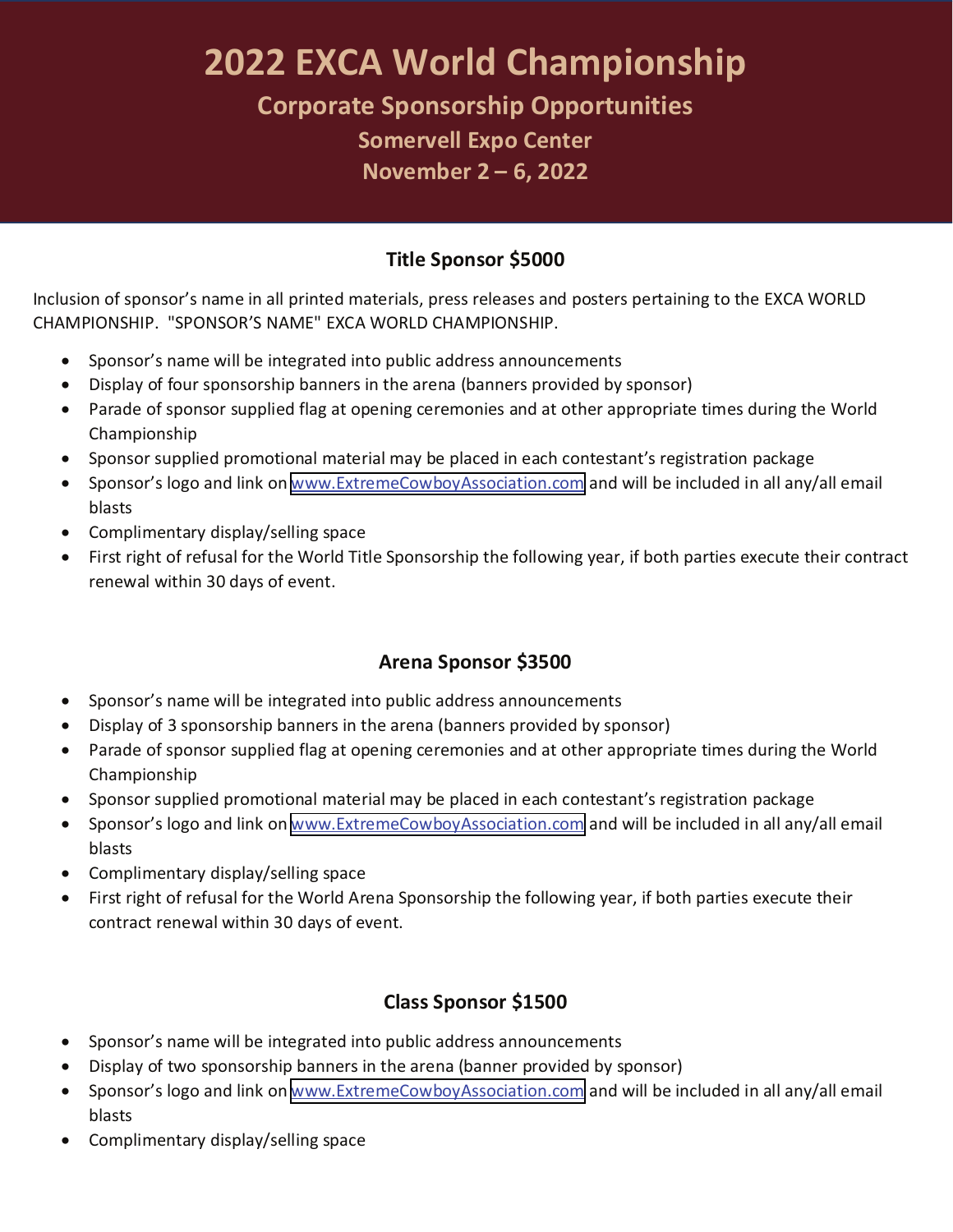#### **Obstacle Sponsor \$500**

- Sponsor's name will be integrated into public address announcements
- Display of one sponsorship banner in the arena (banner provided by sponsor)
- ∑ Complimentary display/selling space

## **Belt Buckle Sponsor \$300**

- Sponsor's name will be integrated into public address announcements
- ∑ Display of one sponsorship banner in the arena (banner provided by sponsor)

### **Banner Sponsor \$250**

Display of one sponsorship banner in the arena (banner provided by sponsor)





Extreme Cowboy Association PO Box 50 Bluff Dale, TX 76433